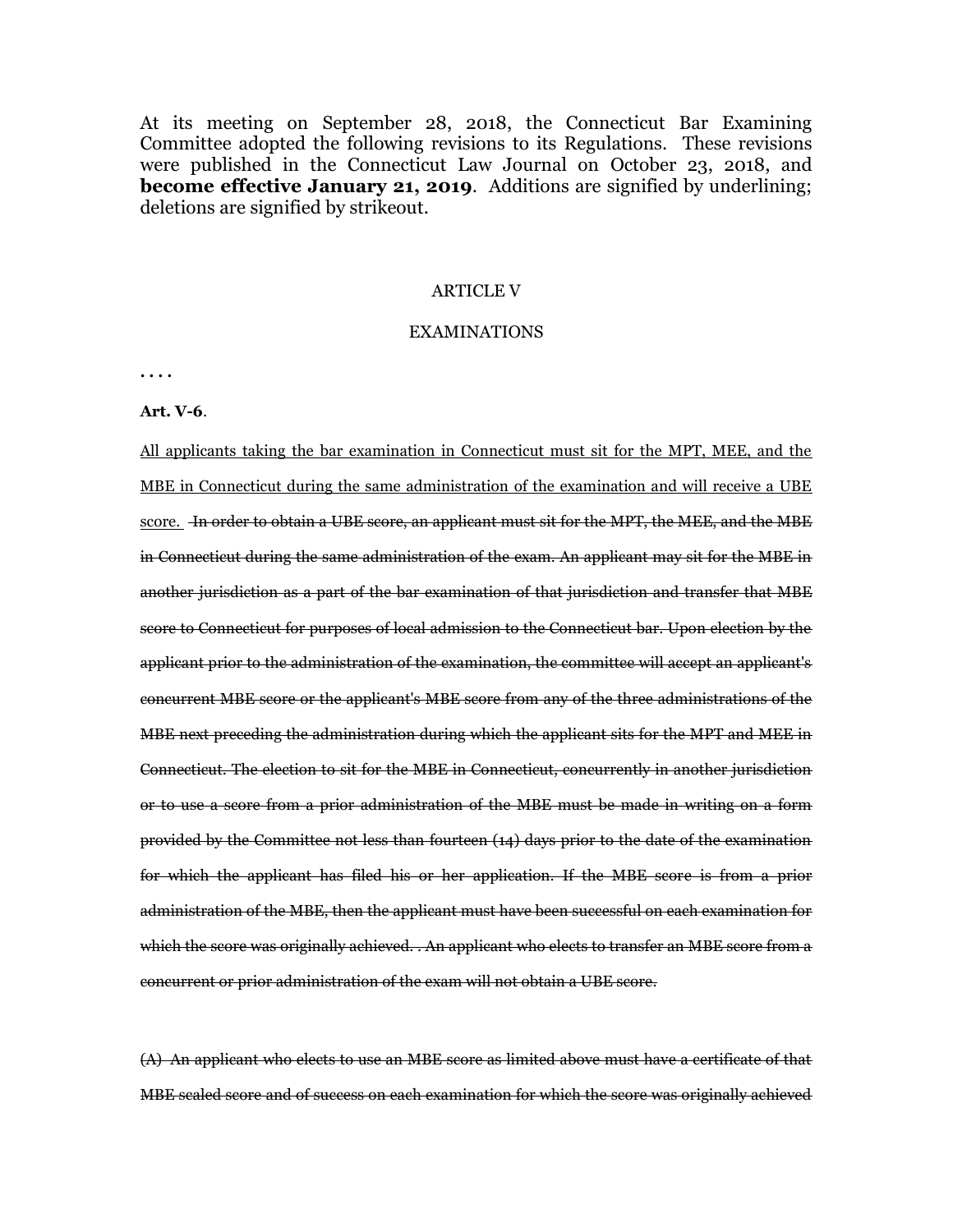sent directly to the administrative director by the other jurisdiction(s) or the NCBE on a form provided by the administrative director.

(B) It shall be the applicant's responsibility to ensure that the administrative director receives the certified report of the MBE score and of success on each examination for which the score was originally achieved in a timely manner.

(C) An applicant's transferred score on MBE shall be disclosed to him or her unless the transferring jurisdiction directs otherwise.

(D) Scores on the MPT and MEE are not transferrable.

(A) An applicant taking the bar examination in Connecticut may request certification of a UBE score earned in Connecticut to another jurisdiction. An applicant requesting certification of a UBE score earned in Connecticut to another jurisdiction must direct such request to the National Conference of Bar Examiners (NCBE).

(E) (B) An applicant taking the bar examination in Connecticut may request the certification of an MBE score earned in Connecticut to another jurisdiction. An applicant requesting certification of an MBE score earned in Connecticut to another jurisdiction must direct such request to the Committee's Administrative Office on a form provided by the Committee and pay the fee prescribed in Article X (9).

## **Art. V-7.**

(a) In order for the examination to be graded when sitting for the MBE in Connecticut or concurrently in another jurisdiction, the applicant must attend both the MPT and MEE sessions at the designated location in Connecticut and both sessions of the MBE either in Connecticut or concurrently in another jurisdiction as designated in his or her Connecticut application or in a  $t$  timely amendment thereto filed in accordance with Article V-6. Any applicant who does not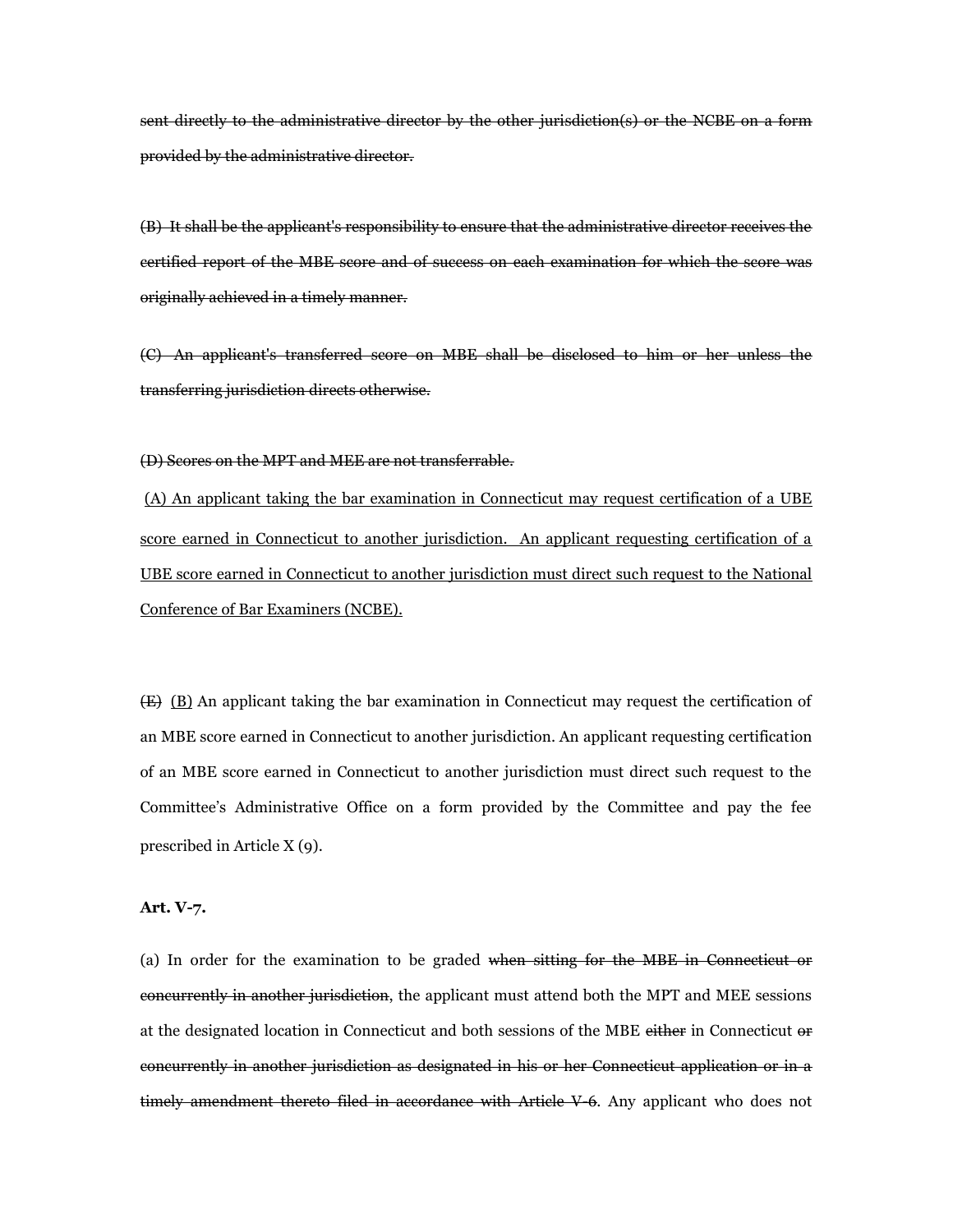attend all four sessions of the examination will be deemed withdrawn from the examination and will not receive examination results.

(b) In order for the examination to be graded when using an MBE score from a previous administration, the applicant must attend both the MPT and MEE sessions at the designated location in Connecticut. Any applicant who does not attend both sessions of the MPT and MEE will be deemed withdrawn from the examination and will not receive examination results.

 $\left(\frac{e}{c}\right)$  Except in extraordinary circumstances, applicants must remain in the examination room for the first hour of the examination.

 $\left(\frac{d}{dx}\right)$  (c) No applicant will be admitted to the examination more than 1 hour after the examination session begins. An applicant who fails to appear for one session of the examination shall not be admitted to a later session. Any applicant who is not present for both sessions of the MPT and MEE will not be permitted to take the MBE in Connecticut on the following day.

#### **Art. V-8.**

### **Art. V-9 8.**

The committee shall meet at such time and place as may be fixed by the chairperson to determine the results of the examination and announce the names of the applicants recommended for admission to the bar. The administrative director shall certify to the clerk of the superior court for each county the names of the applicants who are recommended for admission to the bar and shall likewise notify the Office of the Chief Court Administrator which shall notify the press. Such certification shall expire after one hundred eighty (180) days.

# **Art. V-10. 9.**

Each applicant recommended for admission to the bar shall (unless specially excused by the clerk of the superior court) present himself or herself for admission as an attorney at a session of the